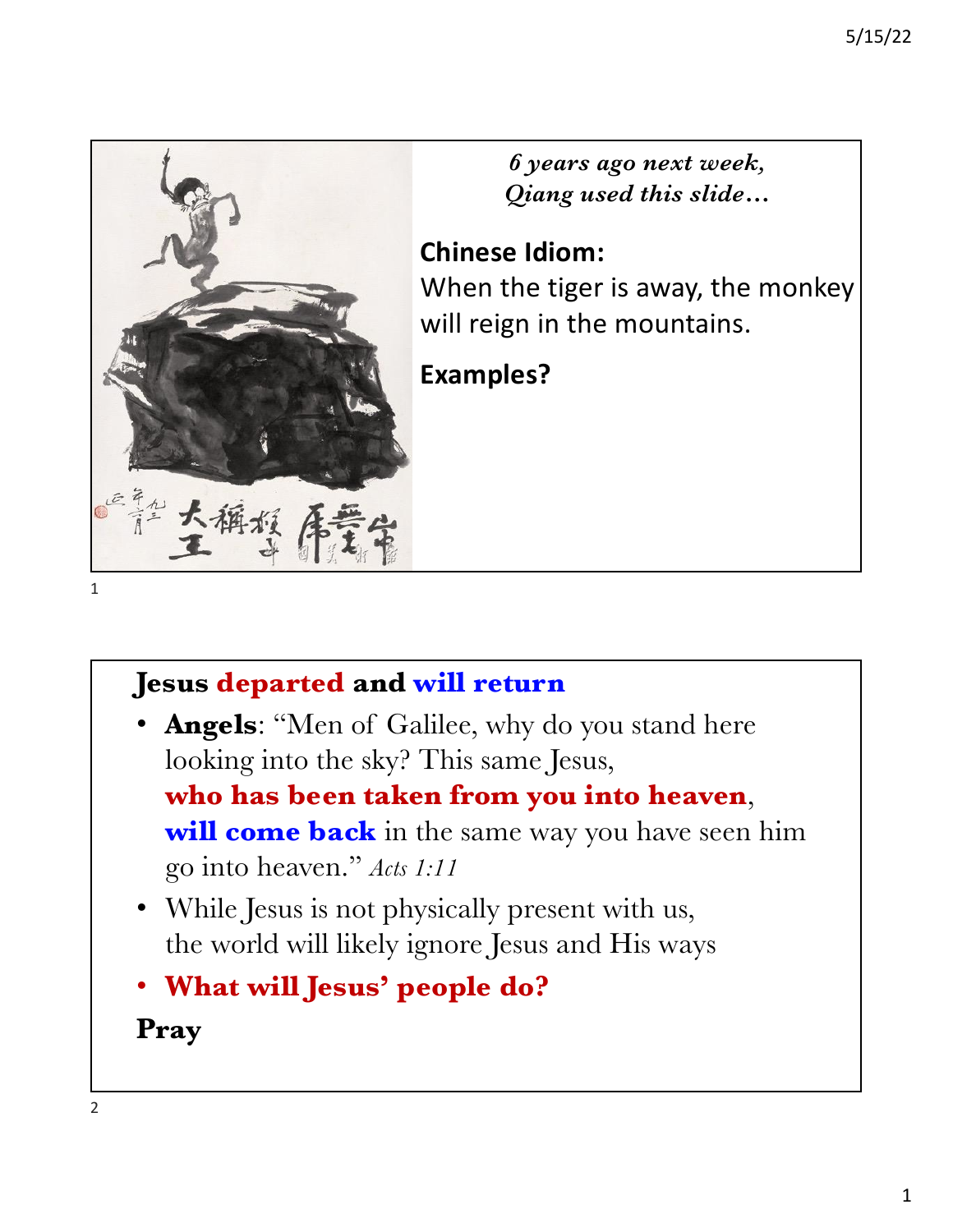# The Current and Coming Reign of Jesus Luke 19:11-27

[bib.ly/L](http://bib.ly/Lu19.NIV)u19.NIV [tiny.cc/cmch](https://tiny.cc/cmchandouts)andouts

3

## How this story fits in Luke…

#### Journey to Jerusalem

- People thought: Maybe Jesus will bring God's Kingdom fully now!
- Jesus said: "I'll suffer and die there, then rise again to life and glory" "The disciples did not understand any of this. Its meaning was hidden from
	- them, and they did not know what he was talking about." 18:34
	- "We had hoped that he was the one who was going to redeem Israel." 24:21

### Jericho (last stop before Jerusalem):

- A blind man calls Jesus "Son of David" and is miraculously healed Zacchaeus believes and shows economic transformation
- 
- The Son of Man's purpose: to seek and to save the lost

#### Entering Jerusalem:

• Crowd shouting: "Blessed is the King who comes in the name of the Lord." 19:18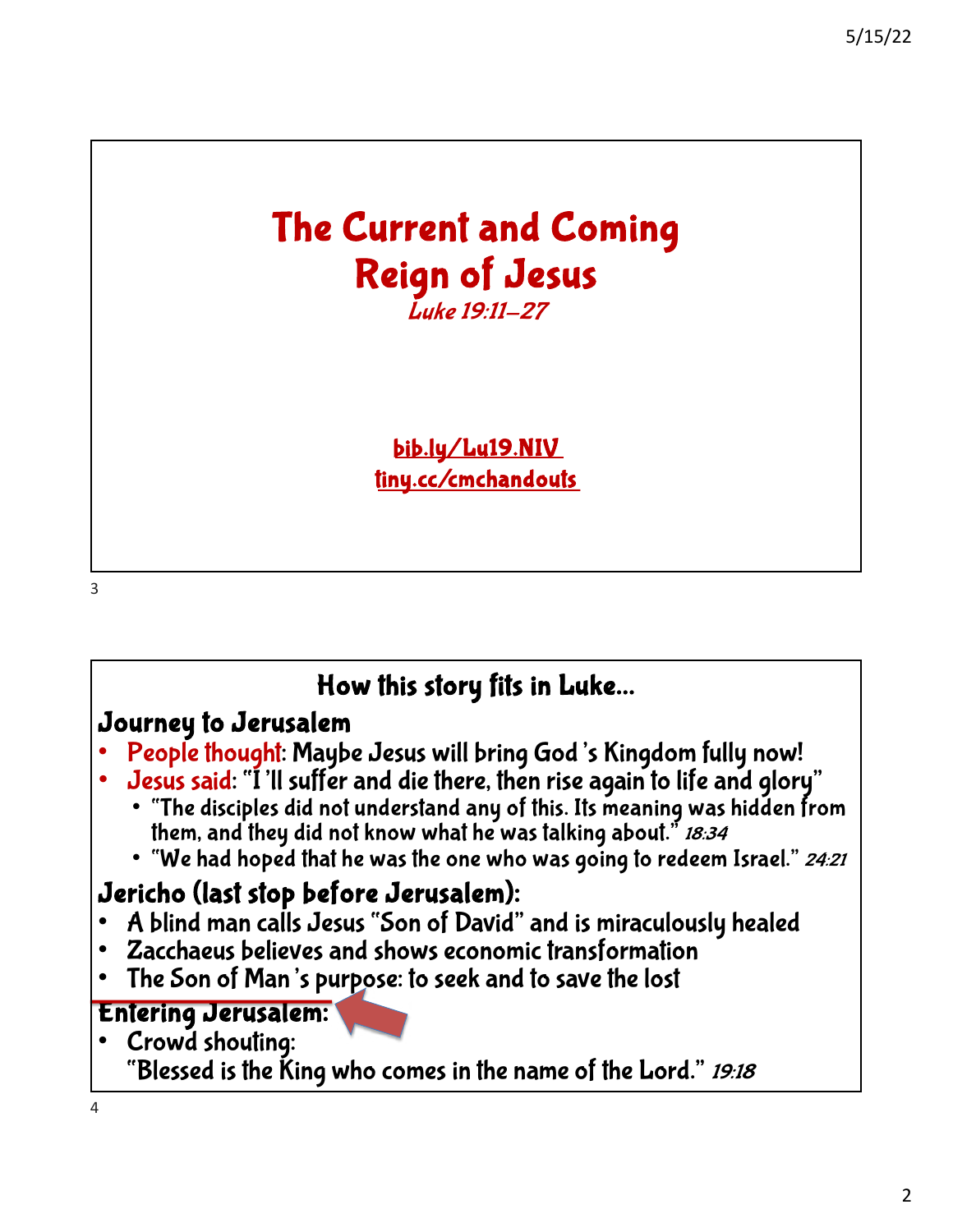### Reading the Gospels

Matthew 25:14-30 has a very similar parable (the "talents") Key strategies for reading the Gospels:

- Focus mostly on each passage in its existing context
- Pay attention to where the most words are used
- What was Jesus doing with this parable at this time in Luke?
- What was Luke doing with Jesus' teaching in this section?

#### *Luke 19:11*

### Jesus was called "Son of David" and He accepted it He was doing miracles and transforming society He declared His purpose: to seek and save the lost

While they were listening to this, he went on to tell them a parable, because he was near Jerusalem and the people thought that the kingdom of God was going to appear at once.

After the resurrection, Jesus' apostles and disciples gathered around Him and asked him, "Lord, are you at this time going to restore the kingdom to Israel?" *paraphrased from Acts 1:6*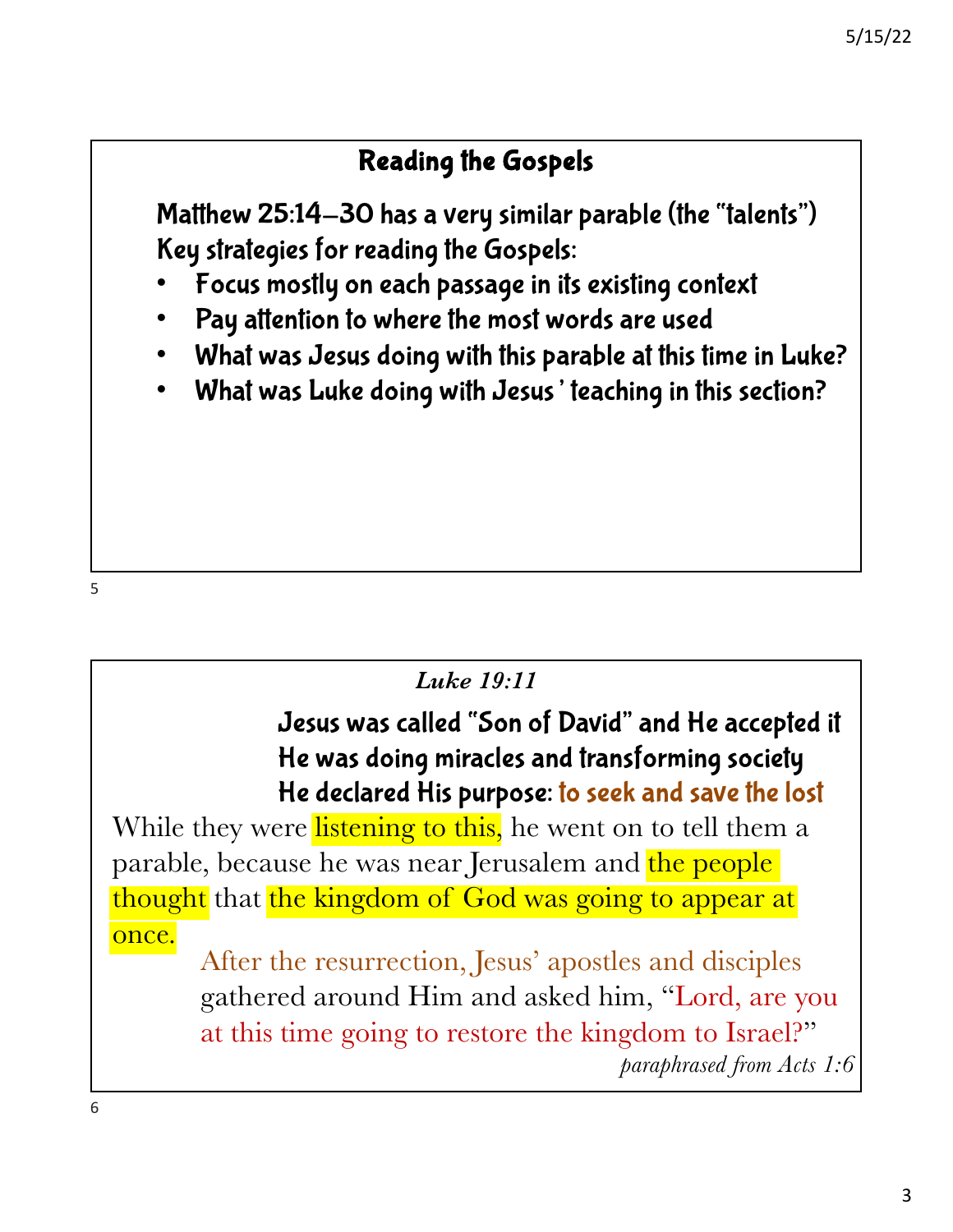#### Jesus used a well-known event to teach them…

- Herod the Great was ruler over Judea
- When Herod the Great died, he intended for his sons to rule over his territory
- Herod Archelaus went to Rome to be appointed king over Judea
	- –Jewish people sent a delegation to oppose his appointment –He was appointed king and returned to enforce his reign

Jesus used this story to teach about the time between His becoming King and enforcing His reign





### **Chinese Idiom:**

When the tiger is away, the monkey will reign in the mountains.

### **Jesus taught that…**

- He would be away for a time
- Would the monkeys take over??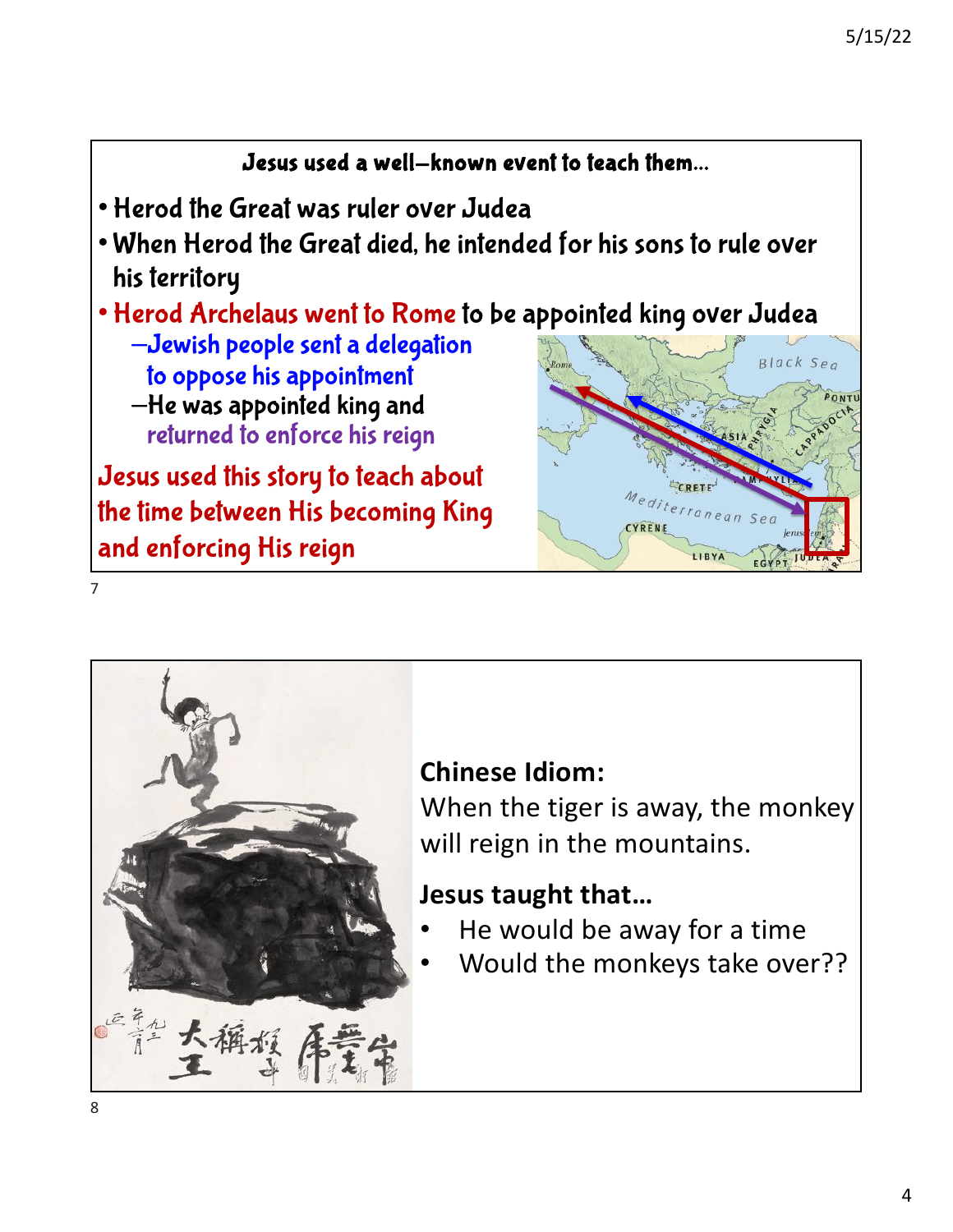#### *Luke 19:12-27*

He said: "A man of noble birth went to a distant country to have himself appointed king and then to return. So he called ten of his servants and gave them ten minas. 'Put this money to work,' he said, 'until I come back.'

"But his subjects hated him and sent a delegation after him to say, 'We don't want this man to be our king.'

9

#### *Luke 19:12-27*

"He was made king, however, and returned home. Then he sent for the servants to whom he had given the money, in order to find out what they had gained with it.

"The first one came and said, 'Sir, your mina has earned ten more.'

"'Well done, my good servant!' his master replied. 'Because you have been trustworthy in a very small matter, take charge of ten cities.'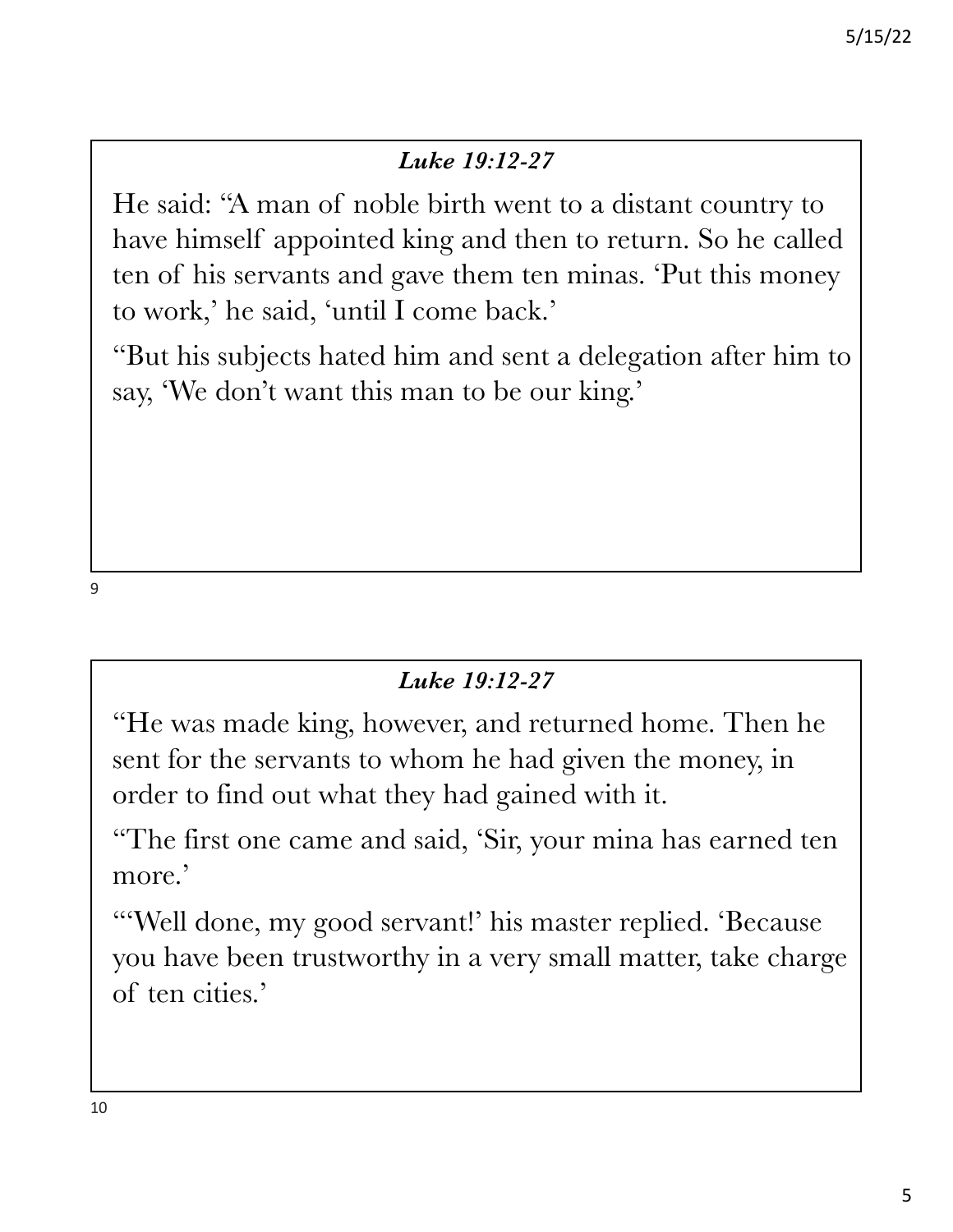"The second came and said, 'Sir, your mina has earned five more.'

"His master answered, 'You take charge of five cities.'

11

"Then another servant came and said, 'Sir, here is your mina; I have kept it laid away in a piece of cloth. I was afraid of you, because you are a hard man. You take out what you did not put in and reap what you did not sow.'

"His master replied, 'I will judge you by your own words, you wicked servant! You knew, did you, that I am a hard man, taking out what I did not put in, and reaping what I did not sow? Why then didn't you put my money on deposit, so that when I came back, I could have collected it with interest?'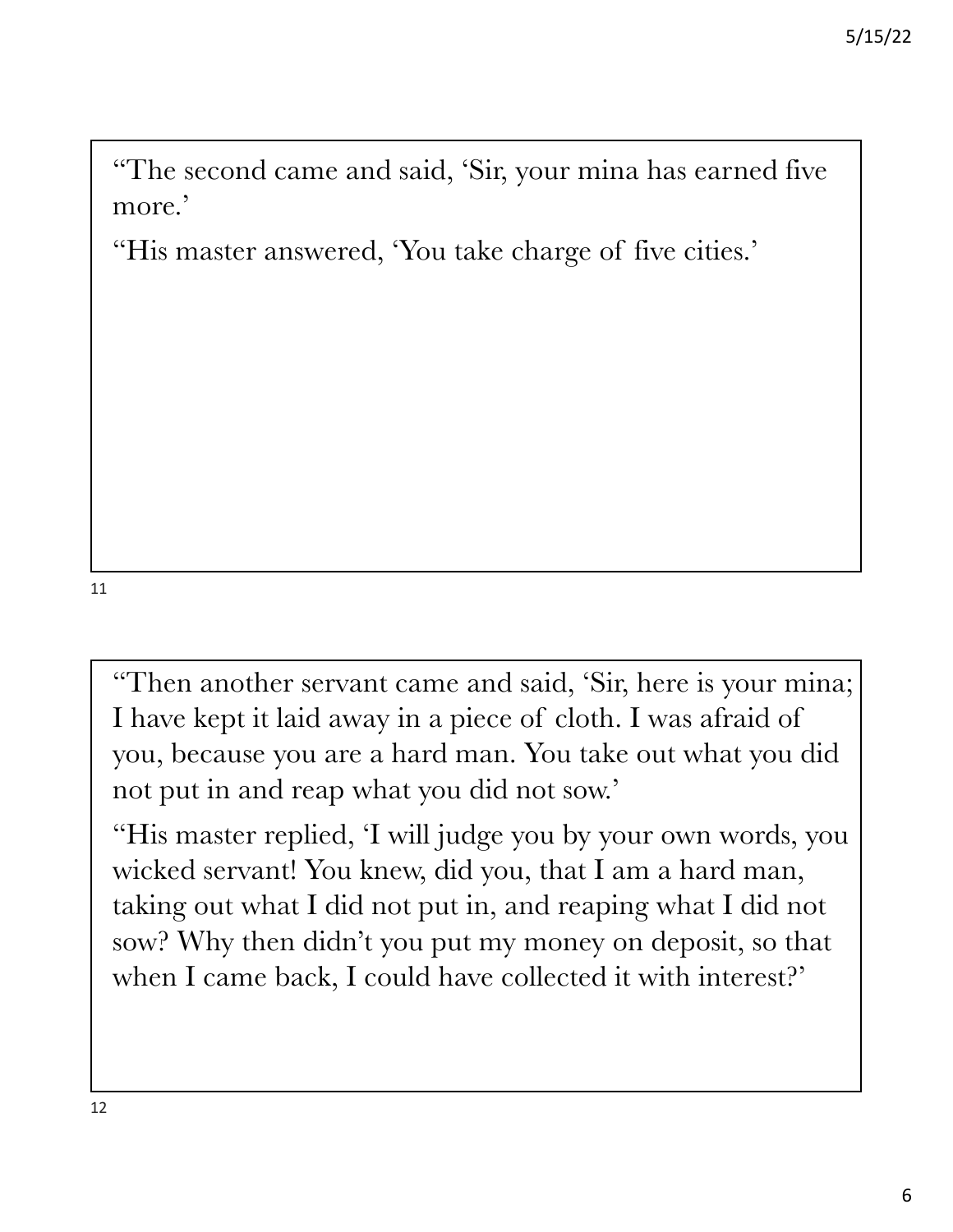"Then he said to those standing by, 'Take his mina away from him and give it to the one who has ten minas.'

"'Sir,' they said, 'he already has ten!'

"He replied, 'I tell you that to everyone who has, more will be given, but as for the one who has nothing, even what they have will be taken away. But those enemies of mine who did not want me to be king over them—bring them here and kill them in front of me."

13

#### *Luke 19:12-27*

He said: "A man of noble birth went to a distant country to have himself appointed king and then to return. So he called ten of his servants and gave them ten minas. 'Put this money to work,' he said, 'until I come back.' "But his subjects hated him and sent a delegation after him to say, 'We don't want this man to be our king.' 100 days' wages

### These people directly rejected this man as their king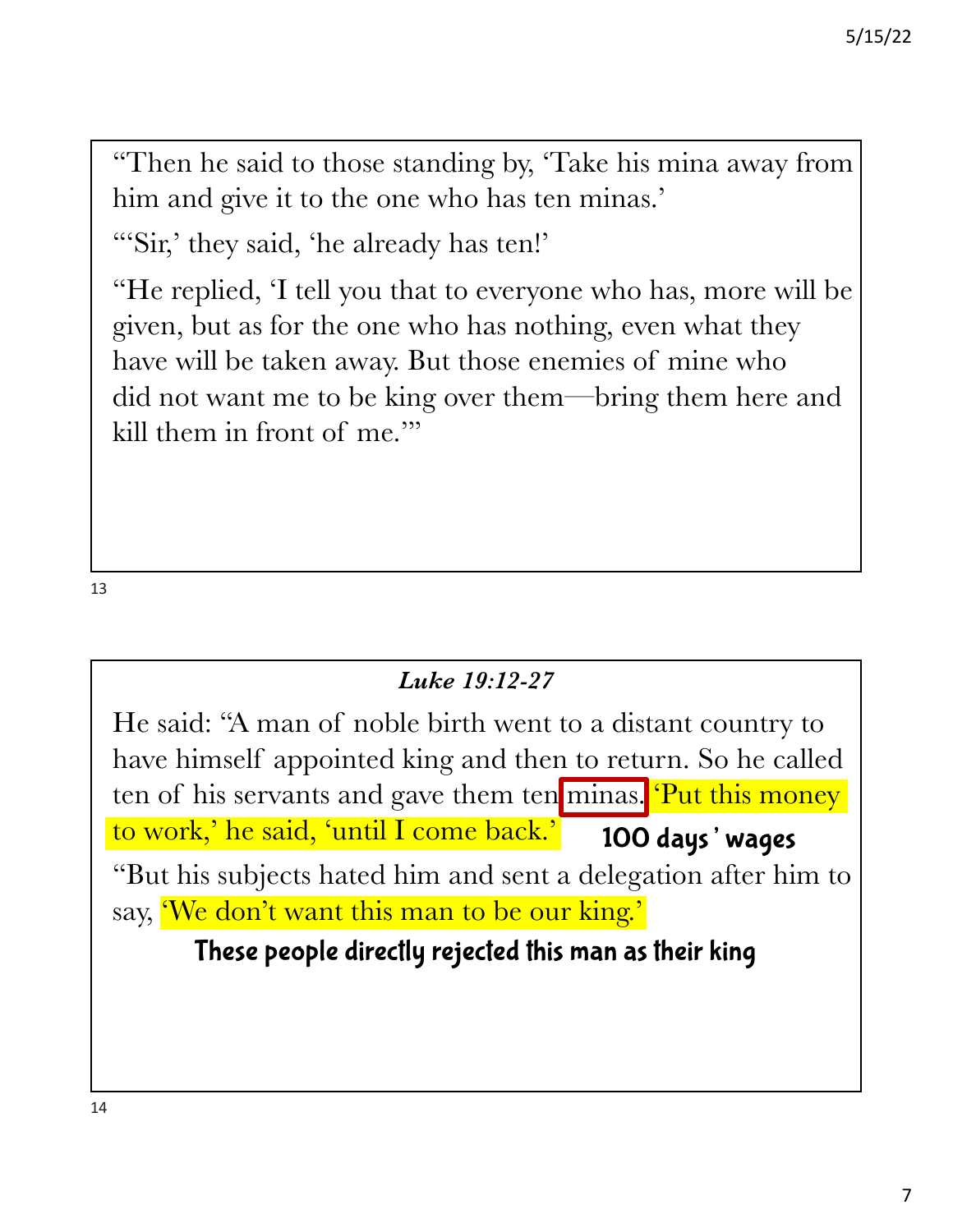#### *Luke 19:12-27*

**He was made king, however, and returned home. Then he** sent for the servants to whom he had given the money, in order to find out what they had gained with it.

"The first one came and said, 'Sir, your mina has earned ten more.'

"Well done, my good servant!' his master replied. 'Because' you have been trustworthy in a very small matter, take charge of ten cities.'

### This man did as the master commanded He was rewarded with far more opportunity

15

"The second came and said, 'Sir, your mina has earned five more.'

"His master answered, 'You take charge of five cities.'

This man also did as the master commanded He also was rewarded with far more opportunity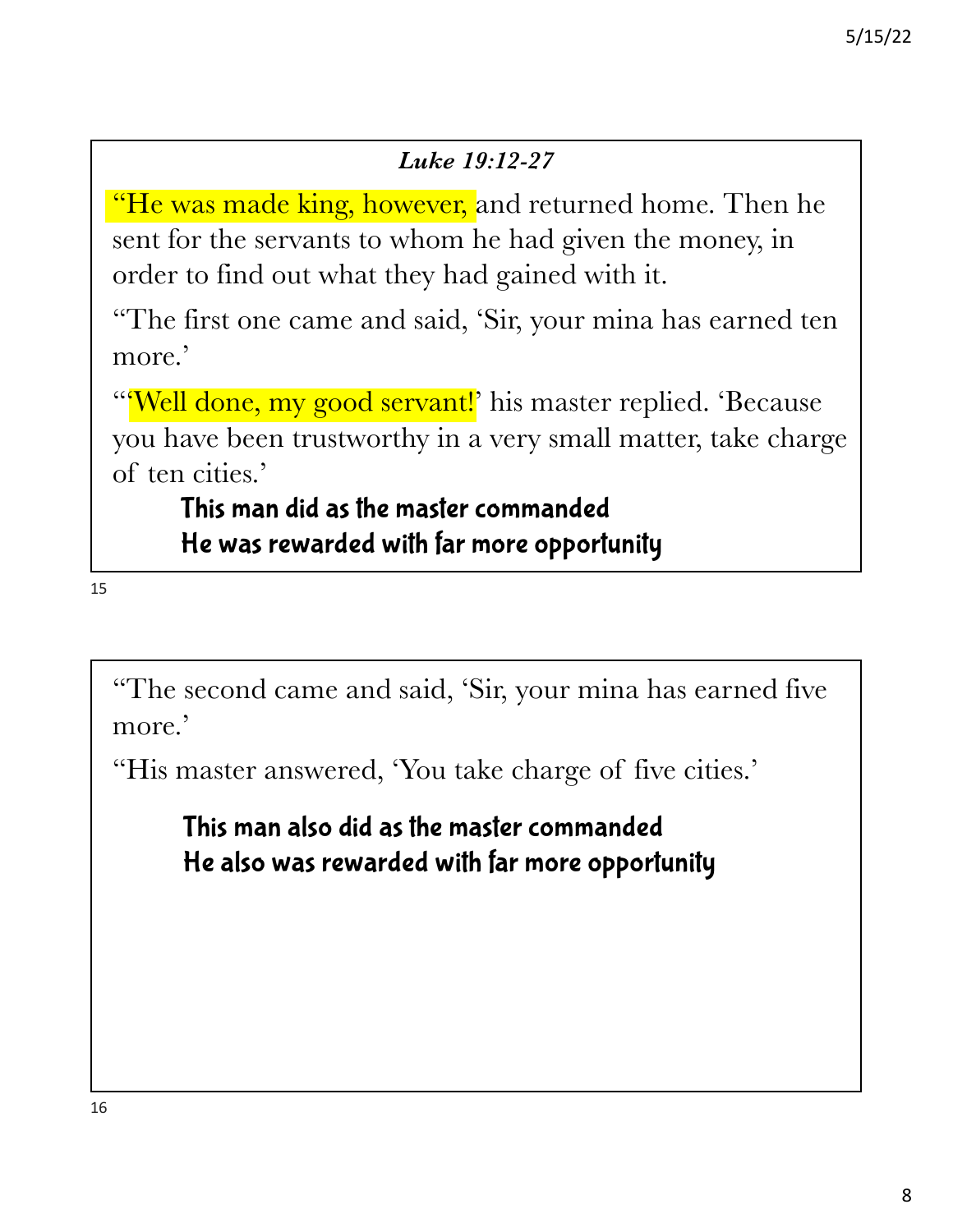"Then another servant came and said, 'Sir, here is your mina; I have kept it laid away in a piece of cloth. I was afraid of you, because you are a hard man. You take out what you did not put in and reap what you did not sow.'<br>Non-cooperation

"His master replied, 'I will judge you by your own words, you wicked servant! You knew, did you, that I am a hard man, taking out what I did not put in, and reaping what I did not sow? Why then didn't you put my money on deposit, so that when I came back, I could have collected it with interest?'

Passive resistance is still genuine resistance to the king He accused the king of being unjust in order to justify his inaction

17

"Then he said to those standing by, 'Take his mina away from him and give it to the one who has ten minas.' "'Sir,' they said, 'he already has ten!' "He replied, 'I tell you that to **everyone who has, more will be** given, but as for the one who has nothing, even what they have will be taken away. But those enemies of mine who did not want me to be king over them—bring them here and kill them in front of me." These people resisted the will of the king

Those who rejected the man as king were judged

"Everyone who has what they have for Jesus…"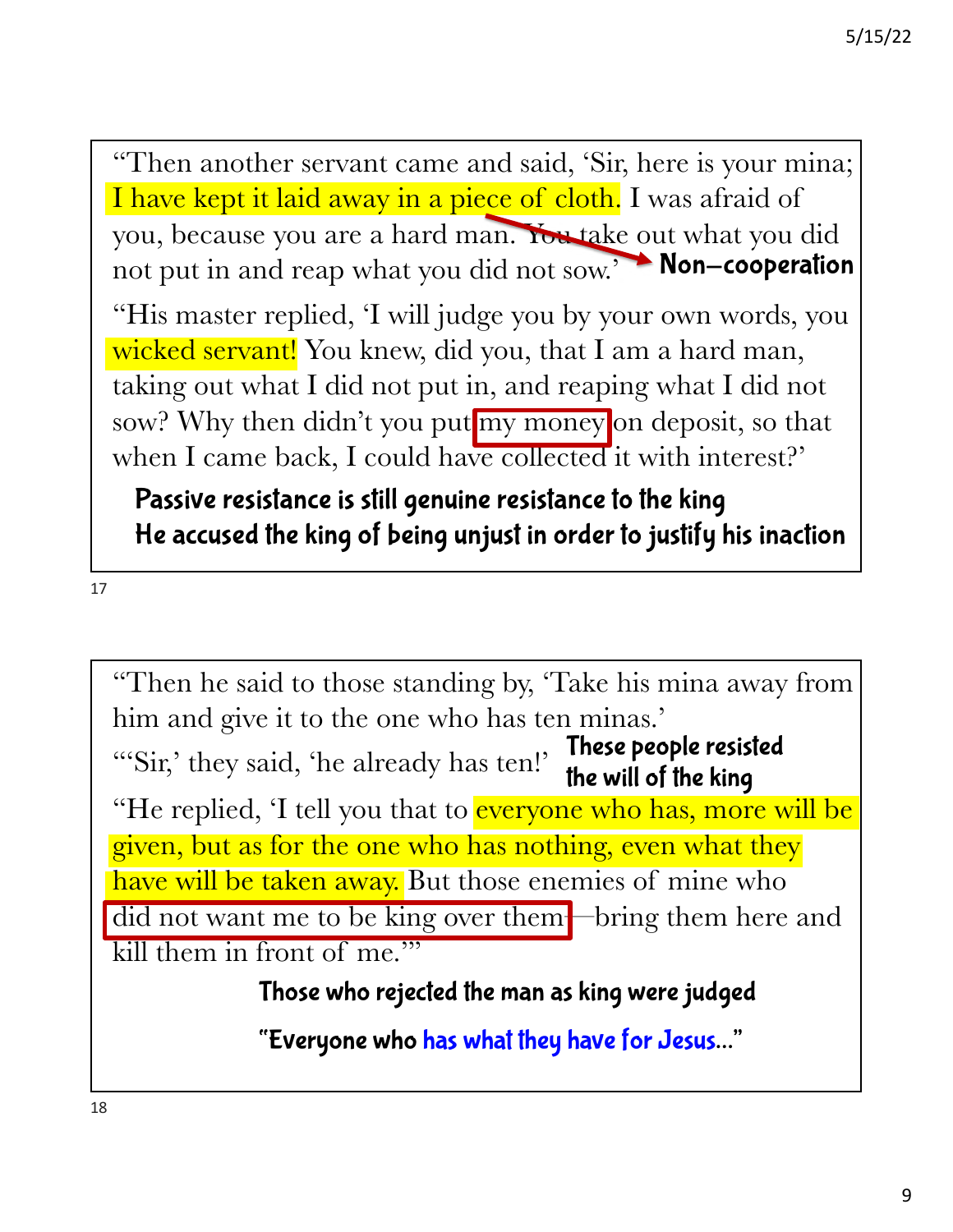# Jesus' first coming: 1st Century • Life, death, resurrection • He became King • He formed and empowered His Church by the Spirit In between: today • His work is to be done by the Church Jesus' second coming: unknown future time • He will enforce His reign over all people and all creation • The final judgment and unfolding reward Timeline of Jesus' Reign on Earth

19

The Big Idea

Jesus Christ will treat us

according to how we respond to His authority

Possible responses to Jesus as King: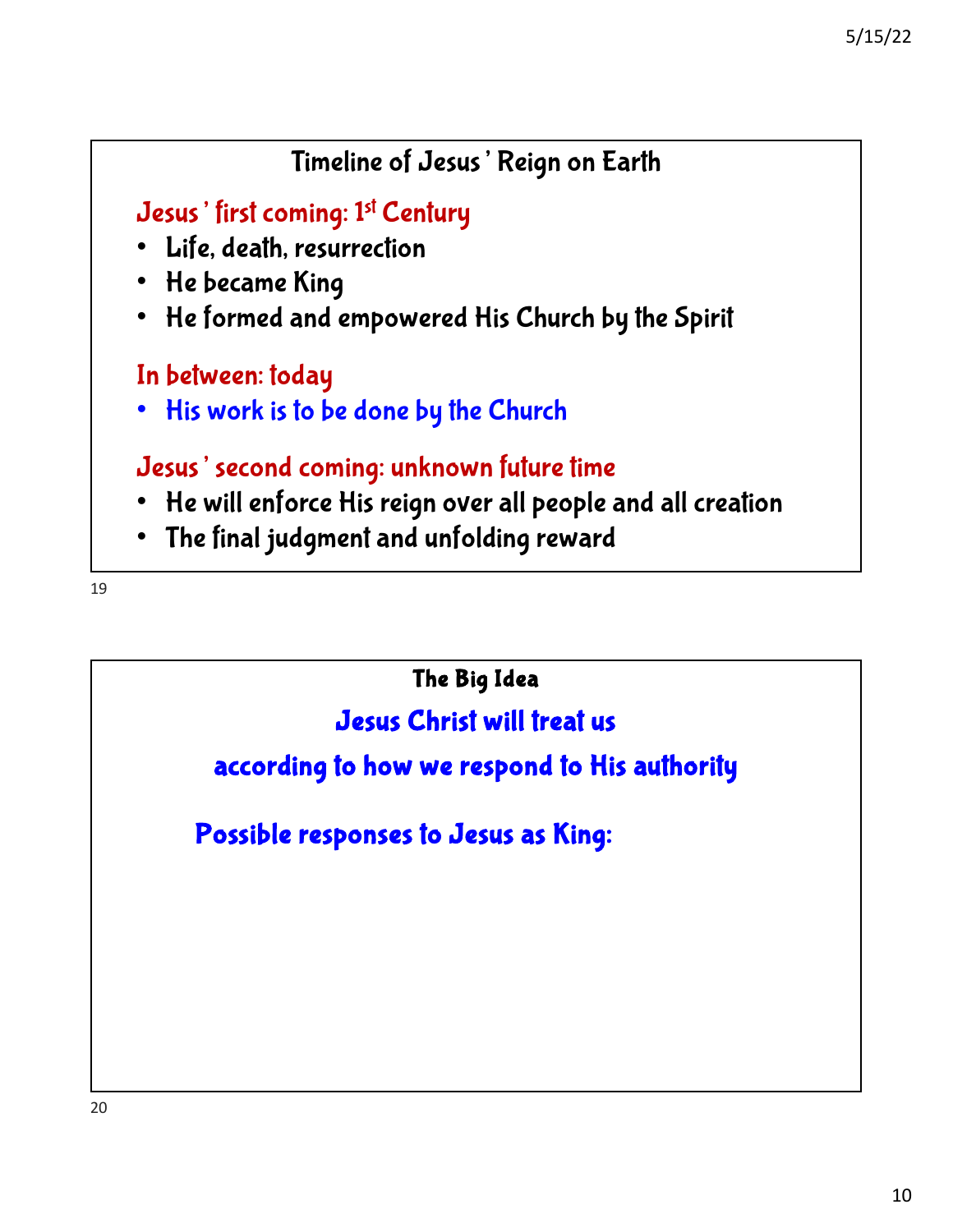

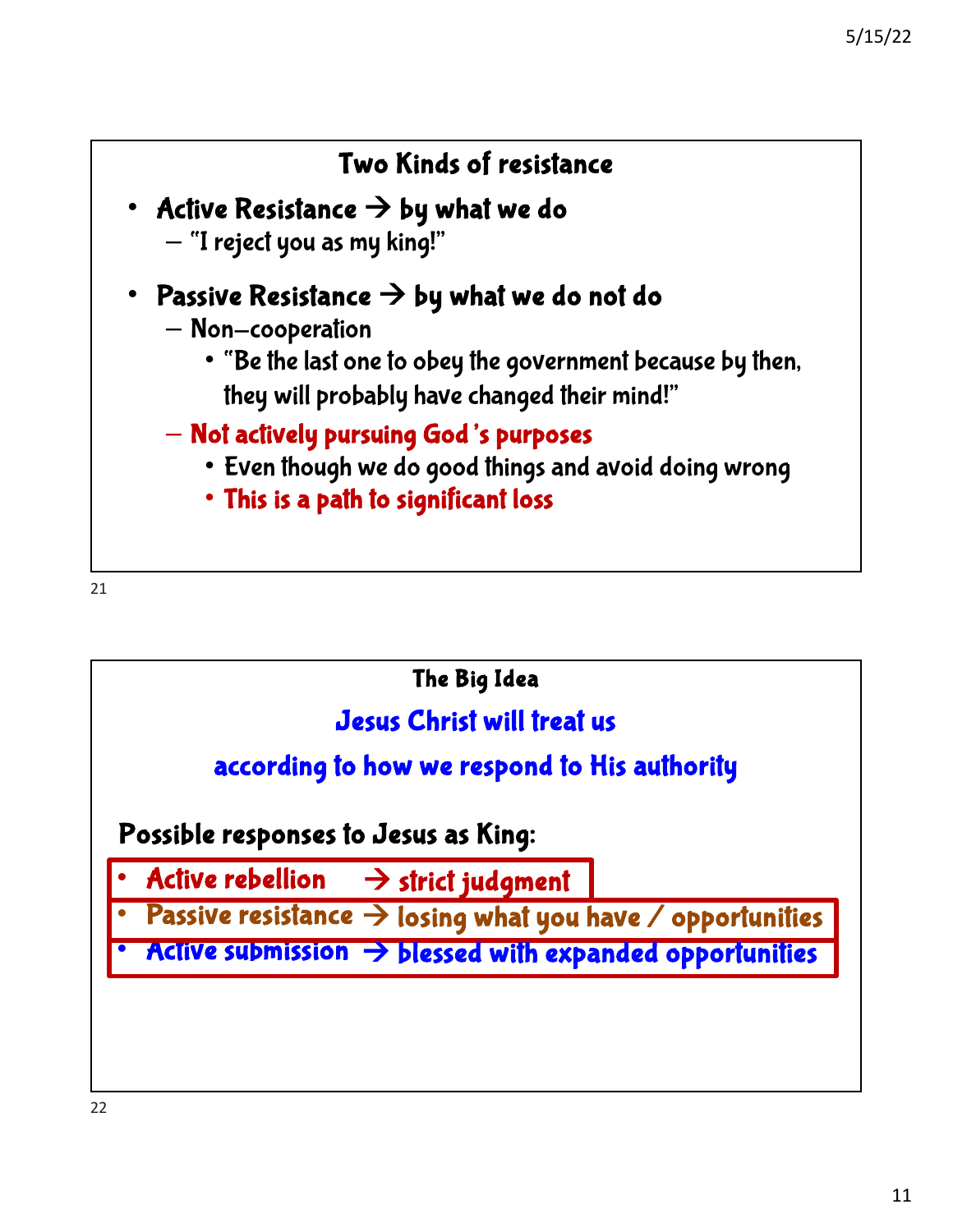#### Application

Treat Jesus as King, including when He isn't physically present Put our resources to work for what Jesus values

- What Jesus values include…
	- Meet the needs of yourself & people in your care 1 Timothy 5:8
	- Glorify the God and Father of our Lord Jesus Christ in diverse unity Romans 15:5-6
	- "To seek and to save the lost" Luke 19:10
		- Help those who are in need
		- Hands: care for physical needs
		- Heart: care for relational needs
		- Head: care for knowledge and understanding
		- Especially: knowing Jesus Christ!